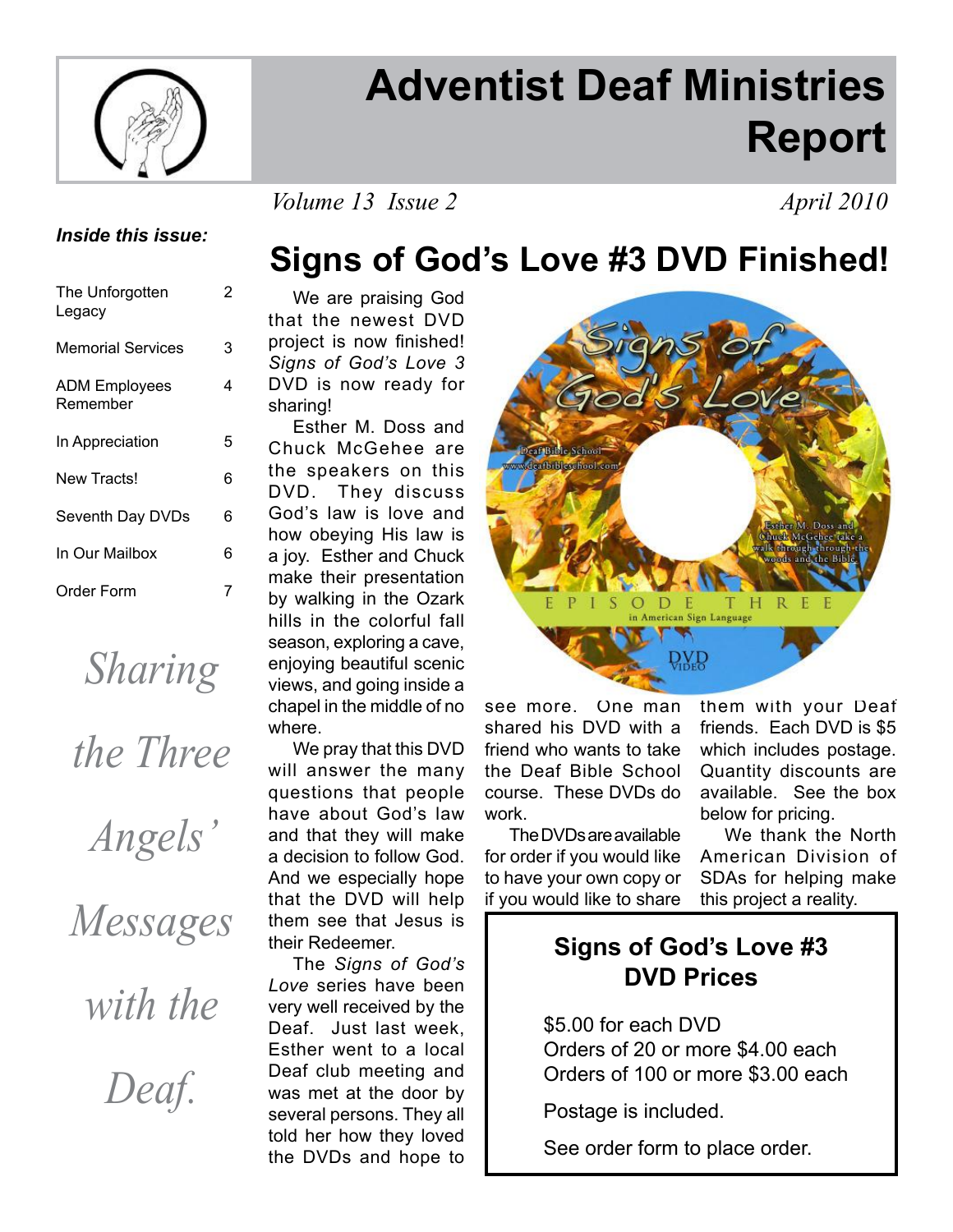# **Speaker's Dialogue: The Unforgotten Legacy of the Spiritual Giant - Arthur W. Griffith**

 "Then I heard a voice from heaven. 'Write this,' it said. 'Blessed are the dead who die as believers in the Lord from now on.' 'Yes,' says the Holy Spirit. 'They will rest from their labor. What they have done will not be forgotten'" (Revelation 14:13, NIrV).

 This verse is true especially for Arthur W. Griffith who was a true Deaf Adventist pioneer in Deaf ministry. Many people's lives have been touched by this great man of God. Actually, it was the work of the Holy Spirit who guided him to have a good impact on our lives. Francisca and I were impressed and influenced by his love and dedication for the Deaf, especially for young people.

 Francisca knew him before I finally met him. Francisca was a student at Gallaudet University, where Arthur held an evangelistic series in the spring of 1968. I was not there as I enrolled that autumn. When I studied Adventist's teachings, Francisca, who was my girlfriend, spoke highly of Arthur who was Deaf just like us.

 In 1971, we traveled across the country. Due to Francisca's admiration of Arthur, we decided to see him. We stopped at Arthur and Alyce's humble home in Portland for a

week or so. Although this was the first time I met them, Arthur welcomed us with open arms as if we were close friends for many years. It was a memorable experience for us. We became fast close friends.

 Arthur left behind a legacy for us to follow. His example greatly influenced us to be loyal to the Lord and His church, the Seventh-day Adventist Church, no matter the difficulties we experienced in our lives.

 1. Arthur was our counselor who loved to correspond with seekers of the truth—especially young Deaf students. Francisca often sought spiritual counseling from him. Naturally, he was our spiritual mentor who, with the help of the Holy Spirit, guided us throughout our growing years.

 2. Arthur loved to write news, articles, etc. for our spiritual education. He edited DAWN, the first Deaf Adventist newsletter, in the early days. DAWN stands for Deaf Adventist Witnessing News which later changed to NEW DAWN when he passed his responsibility to CRS's Deaf Division. He loved sharing good news with us about how God led many people to Christ.

 3. Arthur stood tall in his stand for Christ when he faced pressure from the world. He was a genius, inventing many things that marveled us. He could have been a millionaire inventor but God guided his life to the ministry to the Deaf. Yes, the world was attractive, but he thought of Christ first before anything. He stood strong for the Sabbath when he was offered work. God blessed him in many ways for his loyalty to Him. "Those who honour me I will honour" (1 Samuel 2:30, NIV). That was Arthur's principle for making the right decision.

 4. Arthur was our spiritual father in Adventism. I love my father but he was not a believer in the Gospel. Francisca grew up without her real father. So, we looked up to Arthur who gave us invaluable insights in our spiritual journey. Arthur had a remarkable memorization of the Bible, which impressed us to be like him, memorizing the Bible through personal study.

 We will never forget when we invited him to stay with us for a month while we lived in Tucson. He was "on loan" from the Oregon Conference. He worked with us as we visited Deaf people in our area. His example gave us courage to witness to



the Deaf. His visiting style also taught us principles on how to communicate with others. Also, our second son was born a month later and he was named after him.

 One more thing I must not fail to mention is Arthur's persistent custom of having family worship before breakfast and bed. He was a man of prayer and devotion who shaped our spiritual walk with God daily.

 5. Finally, Arthur had a great burden and vision for the Deaf. Why did he work so hard to win Deaf people to Christ? Because he loved them. With that undying love he did many things that made a great impact on our lives. He started the first Bible study film for the Deaf. He communicated with church leaders, encouraging them to support the Deaf work. He was very comfortable around young people. He had a vision for them to be great leaders of the work. He gave away hundreds and thousands of dollars **(Continued on page 2.)**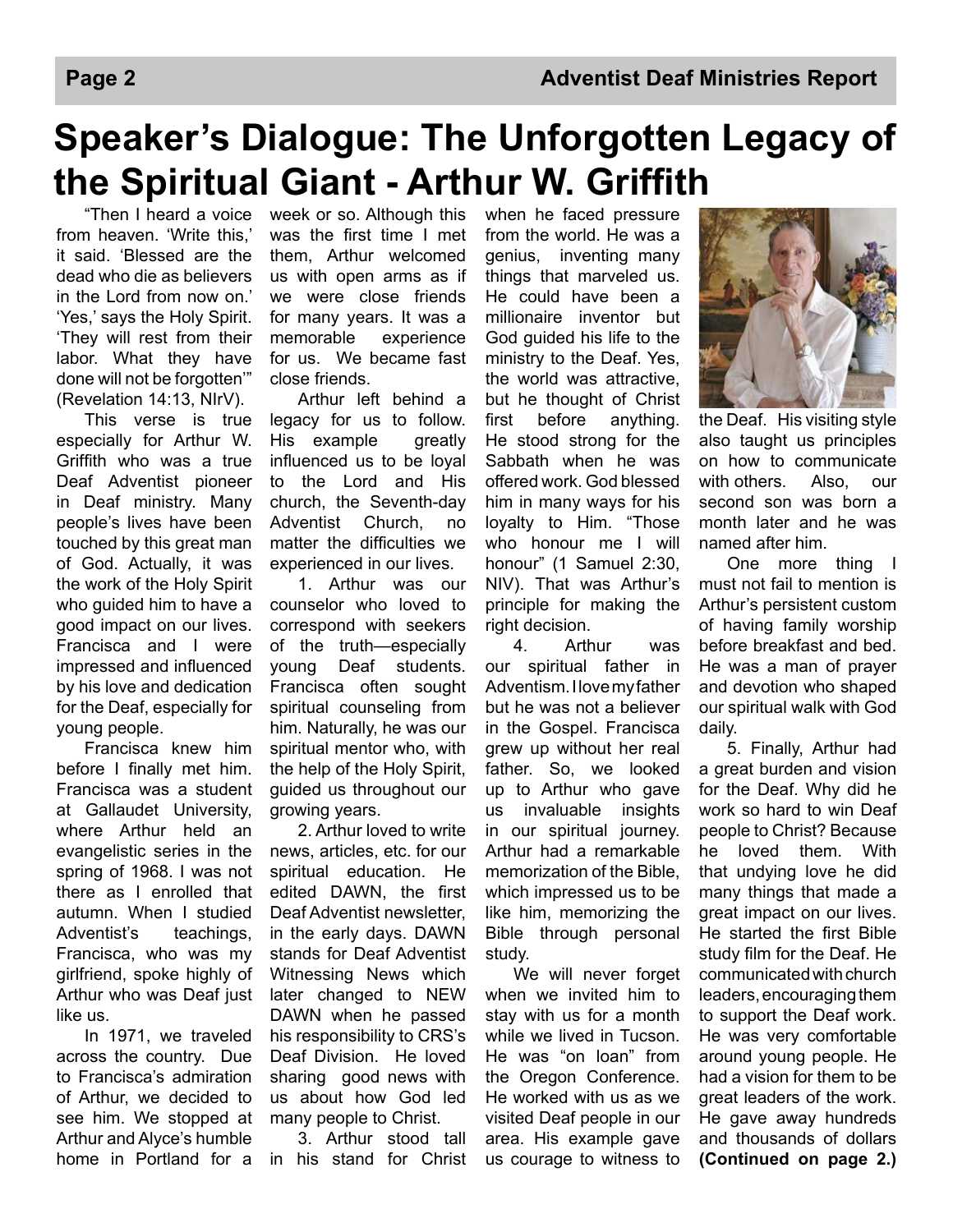### **Memorial Services for Arthur W. Griffith**

Arthur W. Griffith passed into rest on January 16, 2010. A memorial service was held at the Lodi, California Seventh-day Adventist Church on January 21. Arthur and Alyce were members of this church as they lived at his first son's, Pastor Alfred, home in Manteca.

A second memorial service was held at the Vancouver SDA Church in Vancouver, Washington on Sunday, January 31st. For this memorial service some Deaf members and leaders, including us, came to Portland area from other states.

 The many leaders of the Deaf work were all friends of Arthur and traveled to attend the memorial services were: Elder Larry Evans, Undersecretary of the General Conference; Elder Thompson U. Kay, president of TEAMS in Lincoln, Nebraska; Elder George and Arlene Belser from Mesa, AZ and converts and former coworker with Arthur; Elder Paul and Tina Kelly from New York, part-time pastor and teacher for the Deaf, and converts of Arthur; Elder Jeff Jordan, pastor of Southern Deaf Fellowship in Tennessee; and Elder John and Alberta Blake

### **Unforgotten Legacy, Cont.**

for the Deaf work. He lived simply because he had great compassion for the Deaf who lived in darkness. He did not live in a fancy house. He saved much money by buying second-handed or repairing discarded things so that the Deaf work could be expanded through his generosity. He tended to wear the same old clothes so he could spend more for the Deaf work.

 He did not retire from Deaf ministry at all. What stopped him? He needed a good nap in the hands of God. He suffered much for the Lord and the Deaf for many years. At God's command, Moses

transferred his leadership to Joshua before he died. Arthur was satisfied when he saw some of us were proven to be able leaders of the Deaf work. With a smile in his heart he rested in sleep.

 Francisca and I praise and thank God for Arthur W. Griffith who had a great impact, not only on us, but also on others who are walking with the Lord. Yes, we miss him very much, but thankfully we will see him at that wonderful resurrection day! Let us move forward with Arthur's vision and legacy during this last leg of our Christian walk with Christ before the great day of the Lord.

*David Trexler*

from Canada, former coworkers with Arthur. Other church and lay leaders were not able come, but they shared condolences with family members. Some Deaf members from other states came to the service because they were friends and converts of Arthur.

 Since the memorial service was on Sunday many living in far places traveled to the Portland area on Friday to attend the Deaf worship service on the Sabbath at the Beaverton SDA Church. More than 60 persons were blessed by the Sabbath School with Raynell Vick, a Beaverton Deaf member, and the worship sermon by Elder Thompson U. Kay.

 On the next day, over 100 people attended the memorial service at the Vancouver church. As with the Sabbath worship we met some friends we have not seen for many years! It was a good time and place to see our friends and relatives again and make new friends, too.

 The memorial service with testimonies, songs, the story of Arthur's life, and sermon were given to the glory of God, who created and used Arthur for a lifetime of ministry to the Deaf. In my sermon, I told the congregation that Arthur was taking a nap. Arthur deserved our respect and honor in

the same way the United States Air Force honored my military dad who died five months before. And Arthur gave us something to remember: His legacy. We don't see him anymore but we can still remember him—Arthur's great deeds of love to the Deaf and his godly, leadership example for us to follow. Arthur always emphasized the importance of looking forward to Jesus' second coming. After the memorable service we had a very nice meal and fellowship in the fellowship hall.

 After our lunch we followed the hearse carrying Arthur's casket to the Amboy cemetery. The cemetery is on top of a hill overlooking the valley below, a lovely place for our beloved friend and pastor to be laid to rest until Jesus' call to wake up. Elder Paul Kelly led the gravesite service. He gave a beautiful message of hope of the resurrection, Arthur's favorite message in the Bible. After the service we said farewell to our beloved friends.

 Truly, death had brought us together after being separated for a long time. Because of Jesus' victory over sins and death we will be brought up together when He comes again the second time. Keep our trust in Him and He will take us home.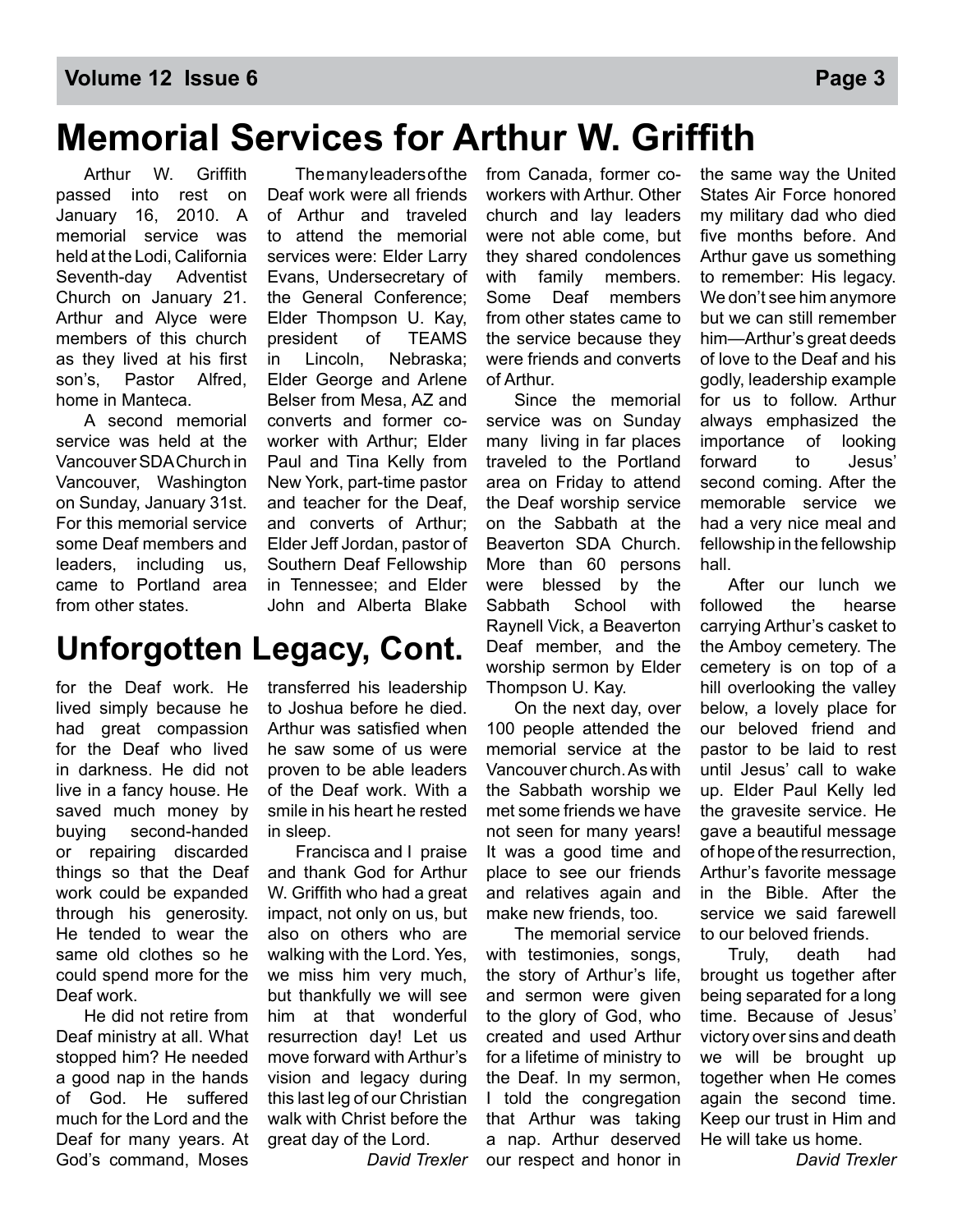### **ADM Workers Tell How Griffith Touched Their Lives**

#### **Francisca Trexler:**

 In 1968, I was a student at Gallaudet College (now a University). A friend asked me to go to a meeting with Elder Arthur Griffith. There the students could ask him anything about the Bible. I watched the students asking him questions and he immediately answered them from the Bible without hesitatation or hums. I was really impressed with Arthur's knowledge and ability to answer the students' tough questions. He used the Bible to answer the questions instead of his own words. Arthur was friendly and fatherly which drew the students close to him.

 I still remember that Arthur often said, "It is written," explaining how Jesus faced temptations from Satan. He emphatically encouraged us students to hang on to Jesus Christ when facing awful temptations. He understood what it was like to be young, facing the decision to accept Jesus Christ as a personal Savior.

 Also, I still have not forgotten his "favorite" Bible verse, 1 Peter 5:8, "Be sober, be vigilant; because your adversary the devil walks about like a roaring lion, seeking whom he may devour."

 He used sign language with facial expressions in

a high-spirited way that his words impacted me to make a strong decision and to study the Bible deeper. Meanwhile, I explored many churches searching for the true church that follows the Bible completely. Arthur wrote me a nice fatherly letter, warning me to avoid the confusion of going to many churches. I took his warnings and studied the Bible further instead.

 Arthur, with his energetic strength, encouraged young Deaf people like me to share God' Word to all Deaf people till Jesus comes back.

#### **George Belser:**

 Back in the late 1960's, Elder Arthur W. Griffith, then a pastor of the Deaf in the Greater Portland area, made visits to our home. We loaned him our movie-making equipment which he needed to complete his project as part of the requirement for his ordination. During one of his visits, my wife Arlene asked Arthur a question about God being jealous and he promptly came up with an intelligent, scholarly answer, which "wowed" us. As we continued with the Bible study, we were deeply impressed with Arthur's exceptional knowledge of Scripture. For example, he would open the Bible at almost the right place, flip a page or two, and then show a verse that would answer our question perfectly. He always made a point to let God's Word speak for itself. Out of curiosity, we explored and studied other denominations as we wished to belong to the true church; but we discovered that no church could equal the truths taught by the Seventhday Adventist church according to Scripture. So we finally committed ourselves to the Sabbathkeeping remnant through baptism in 1971 as a result of Arthur's patience, erudition (knowledge), and example.

### **Esther Doss:**

I had the privilege of knowing Elder Griffith most of my life. He and Alyce lived in Arkansas at the Christian Deaf Center (CDC), a selfsupporting ministry in the 80's. Although our family lived 3 hours away, we traveled to attend church there sometimes as often as twice a month. We'd stay a night in various homes, including with the Griffith's. I remember we all sat together early each morning for worship. Arthur read to us from a devotional book, we sang, then knelt down for prayer. This was of great interest to me since we did not have family worship in our home.

 When I was 10 years old, I decided to be baptized. Because Arthur had much back pain, a hearing pastor had to baptize me. But, Arthur was in the water with me.

 As I grew into adulthood, Arthur was my mentor, giving me encouragement, Biblical counsel, and pointing me to a higher standard. I was humbled to sit on the ADM board along with Arthur. How strange it seemed to me! Not only was he my mentor but now he was my colleague! He had many words of wisdom to share with us. I remember the deep sadness our board felt when Arthur's term came to an end in 2003. We tried to keep him on the board, but he felt time had come for him to pass the torch on. We were not ready for our mentor to go.

 I remember Arthur loved songs, signing and singing with his voice. Ten years ago, while he was visiting us and our local church, a hearing member asked Arthur to give his testimony during fellowship meal. He finished his moving story by signing a song and singing with his voice. His voice was weak, but I was astounded! He sang each note perfectly, no matter the many years of deafness! Next time I see Arthur, he will be singing with the angels!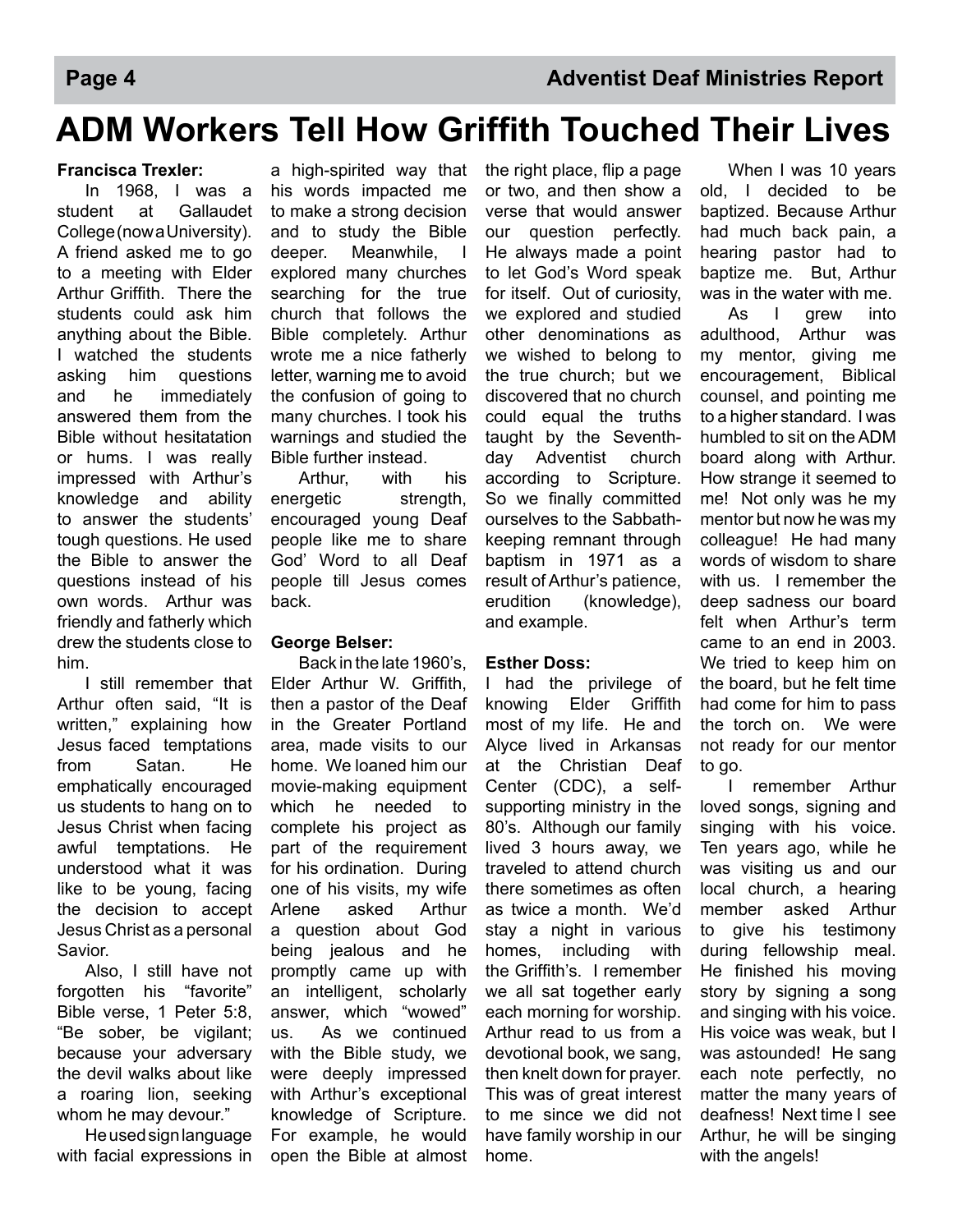# **Thompson Kay Given Appreciation Award**

On January 30, many Deaf worshipped at the Beaverton, OR SDA church together. Many visitors were there, since Arthur's memorial service was the next day in the same area. Elder Thompson Kay was the special speaker for the worship service.

Just before Elder Kay began to preach, Pastor David Trexler interrupted him impolitely. Elder Kay was confused by this rude behavior during the hour of worship. Pastor Trexler asked Elder Kay to share his experience with the Deaf work.

After Elder Kay shared his experiences, Elder Kay was given a surprise gift. Elder George Belser came up with a plaque from Adventist Deaf Ministries to honor him for his dedication toward the Deaf for many years. He deserved this honor from us for doing so much for us

in the past. Elder Kay was the first and only director of the Deaf Division of Christian Record Services from 1980 to 1997 through the high recommendation by Elder Arthur Griffith. Elder Kay was also the first Executive Director of Adventist Deaf Ministries when it was organized in 1998. He left this ministry to allow ADM to have a Deaf director in 2001. Now, he is president of TEAMS Education Center, which helps Deaf children with dyslexia to improve their reading and writing skills. In addition, he continues to give workshops on Deaf ministry all over the world and he is a member of the Disability Committee under North American Division. After the interruption for the presentation of the award, Elder Kay preached powerfully through the power of the Holy Spirit.

## **Memorial Photos**

To see additional pictures from this very special weekend, go to our website at www.deafadventist.org.



Pastor Alfred Griffith shares some words during his father's memorial service.



Elder Arthur Griffith's wife Alyce at the memorial service.





Pastor Paul Kelly reminds those at the graveside about the hope of the resurrection.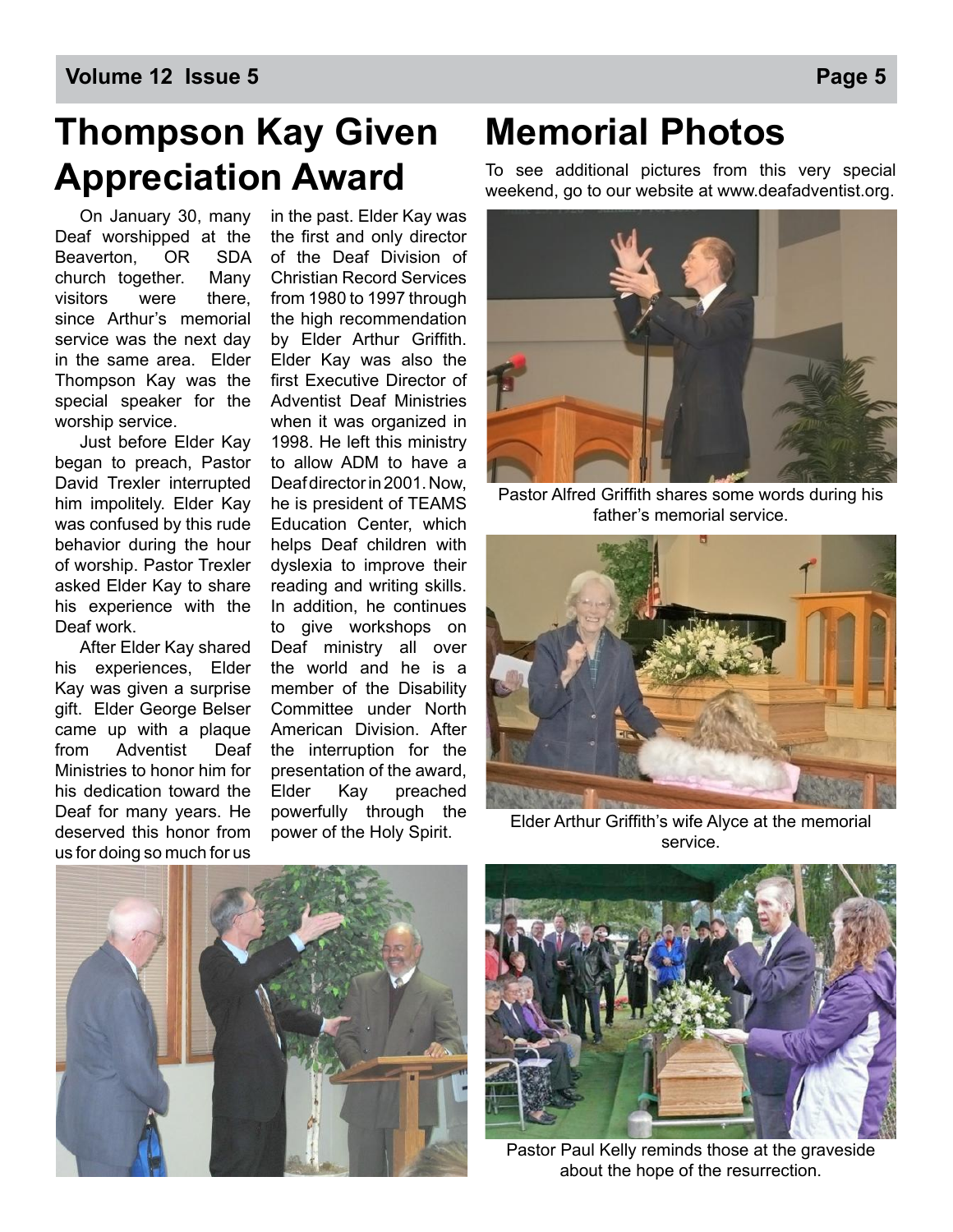## **New Tracts for Expos! In Our Mailbox**



 Hot off the presses and ready for this year's Deaf Expos are new tracts!

We have been giving away tracts at expos since we began exhibiting. The tracts available through other ministries or the church are hard for many Deaf to understand since English is their second language. We began using some old Bible lessons we had in stock,

but they are running out and we wanted to have something updated.

Pacific Press allowed us to adapt their Pocket Signs into Easy Reading English and print them. Through the help of the North American Division and L. Brown and Sons Printing (an Adventist company in Vermont) we were able to print 10,000 of each of the 10 titles! Imagine 100,000 pieces of literature being delivered to ADM! We are excited and we will use them for sharing at Deaf Expos all over the USA. Pray that the Deaf will read and study these precious truths.

### **The Seventh Day DVDs**

 We are so excited to now have *The Seventh Day* DVDs for sale! This is a set of 5 DVDs and are closed captioned.

 Which day is the Christian Sabbath? Sunday? Or is it Saturday? Did Jesus change the Sabbath from the seventh day of the week to the first day? Did His disciples do it?

 In *The Seventh Day*, host Hal Holbrook takes viewers back across the centuries to uncover the history of the Sabbath, showing the evidence of ancient records.

*The Seventh Day* shows the heroic struggle for religious liberty, fought through long centuries of inquisition and repression. It offers a surprising look at history.

 This DVD series was created by LLT Productions, a ministry in California.



#### **Newsletter Reader:**

As I looked over your newsletter this week, I was realy impressed with the work of ADM! I was particularly struck with the excellent work being done at the different booths. I just felt like we must make a donation to ADM. We so much appreciated having a Deaf Reach conducted here in Canada this past summer. It went over very well, even if we didn't have a large attendance. But, to have one there who had never seen a fellow deaf SDA was really precious to me. May God bless each of you.

*John*

#### **Deaf Bible School student:**

I love Deaf Messenger story and read Bible book. Real wonderful Sign God's love on DVD and feel spirit my body. Wow

beautiful snow mountain in Colorado. God wonderful made everything, thank God. I love Jesus, sister and brother. God Bless! *Jim*

#### **Deaf Expo contact:**

Wow. I am thrilled to hear that you know and keep Sabbath just as my husband and I do along with our roommate. I love your "God's Day of Rest" brochure. I would love to have many of that so I can pass it out to everybody. Praise the Lord that there are more people out there who keep Sabbath. I will want to meet them and you! I hear that you have retreat every summer. Ummm, we should go there. I will need to check out your website soon. God bless you and your mission.

*Chuck and Amy*

### **Donations**

### *In Memory of...*

Elysee D. Brantley by Alyce Brantley Desmond Doss by Marcella West Elder Arthur Griffith by Gloria Eaker Sylvia House by Carl and Ellen Ferguson and Dorothy Gradt Florence Nevin by Lorraine Schell Mildred Wuchenic by Eva Thompson

### *In Honor of...*

Douglas and Pat Hawley by Janet Hainey Hebert Smith by Charlotte Porter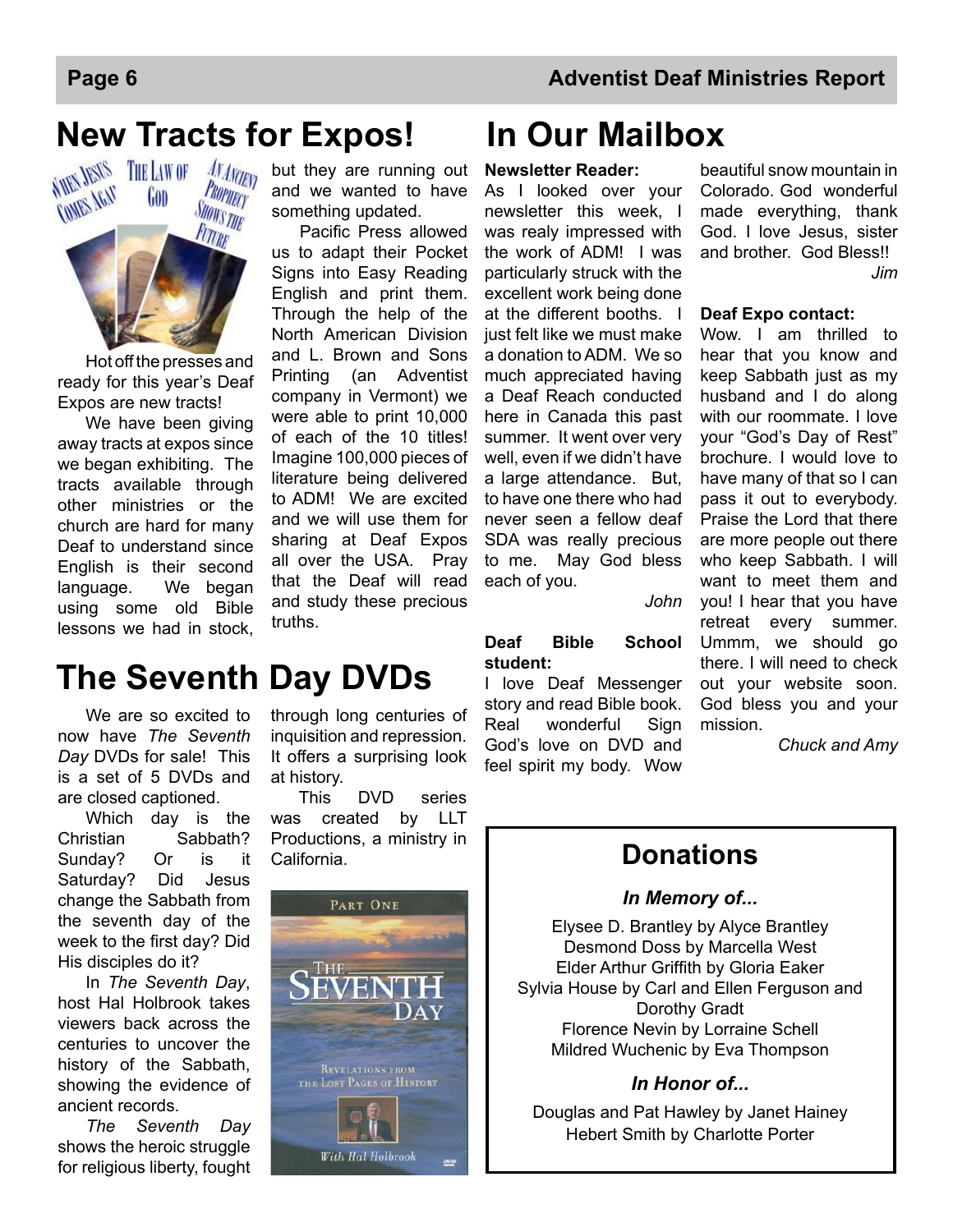### **Order Form -- All prices include USA shipping**

| City | money order payable to:<br><b>State</b><br><b>Zip</b> and the set of the set of the set of the set of the set of the set of the set of the set of the set of the set of the set of the set of the set of the set of the set of the set of the set of the set of the set of the<br><b>Adventist Deaf Ministries</b><br>P.O. Box 6114<br>** For orders shipped outside the USA, please contact us first.<br>Mesa, AZ 85216-6114 |                                      |                         |
|------|-------------------------------------------------------------------------------------------------------------------------------------------------------------------------------------------------------------------------------------------------------------------------------------------------------------------------------------------------------------------------------------------------------------------------------|--------------------------------------|-------------------------|
|      |                                                                                                                                                                                                                                                                                                                                                                                                                               | Please make your check or            |                         |
|      | <b>DONATION:</b> I support ADM's ministry. Here is my \$                                                                                                                                                                                                                                                                                                                                                                      | U.S. Funds Only \$                   |                         |
|      | <b>EASY-READING BAPTISMAL STUDIES</b><br>28 fundamental beliefs studies for baptismal candidates.                                                                                                                                                                                                                                                                                                                             | Price                                | $$10.00**$              |
|      | <b>AMERICAN SIGN LANGUAGE FINGERSPELLING LESSONS (VHS)</b><br>Want to improve your fingerspelling? Then this video is for you!                                                                                                                                                                                                                                                                                                | Price                                | \$27.00**               |
|      | <b>CD-ROM: HYPERSIGN INTERACTIVE DICTIONARY OF ASL</b><br>(CD-ROM)<br>Full-motion video; age specific vocabulary. Requires Windows 98 or better.                                                                                                                                                                                                                                                                              | Price                                | $$25.00**$              |
|      | <b>AMERICAN SIGN LANGUAGE DVD COMBO (DVD)</b><br>ASL DVD Learning System and ASL DVD Dictionary. Save \$3.                                                                                                                                                                                                                                                                                                                    | Price                                | \$55.00**               |
|      | AMERICAN SIGN LANGUAGE DVD DICTIONARY (DVD)<br>Over 700 signs with photo illustration of sign (e.g. picture of "shoes").                                                                                                                                                                                                                                                                                                      | Price                                | \$23.00**               |
|      | AMERICAN SIGN LANGUAGE DVD LEARNING SYSTEM (DVD)<br>Includes 2 DVDs: "Getting Started in Signing" and "Say It With Signing." Makes<br>learning ASL easy and fun for yourself or as a gift to family and friends.                                                                                                                                                                                                              | Price                                | \$35.00**               |
|      | <b>SIGN LANGUAGE COLORING BOOKS</b><br>A set of 3 coloring books: Creation, Moses, and Jesus                                                                                                                                                                                                                                                                                                                                  | Price                                | $$8.00**$               |
|      | THE STORY OF REDEMPTION, EASY READING EDITION<br>Tells how sin began and how Jesus will save His people from sin & eternal death.                                                                                                                                                                                                                                                                                             | Price                                | \$7.00**                |
|      | STEPS TO CHRIST, EASY READING EDITION<br>A book that leads us to a better relationship with Jesus.                                                                                                                                                                                                                                                                                                                            | Price                                | $$7.00**$               |
|      | <b>MARGIE ASKS WHY, EASY READING EDITION</b><br>A fascinating book about the battle between God and Satan.                                                                                                                                                                                                                                                                                                                    | Price                                | \$7.00**                |
|      | <b>DEAF DIASPORA: THE THIRD WAVE OF DEAF MINISTRY (book)</b><br>Planning to or already involved in Deaf ministry? Gain valuable insights into<br>the ministry to Deaf people in the new millennium.                                                                                                                                                                                                                           | Price                                | \$20.00**               |
|      | <b>CAN YOU HEAR US?</b> (booklet - 10 copies)<br>A quick reference guide to Deaf Ministry. Order extra copies to share with others!                                                                                                                                                                                                                                                                                           | Price                                | $$10.00**$              |
|      | <b>THE SEVENTH DAY (5 DVDs)</b><br>A documentary about the history of the Sabbath. (CLOSED CAPTIONED)                                                                                                                                                                                                                                                                                                                         | Price                                | \$75.00**               |
|      | THE FINAL EVENTS OF BIBLE PROPHECY (DVD)<br>A 43-minute documentary about what the Bible says about the last days of<br>earth history. (ENGLISH SUBTITLES)                                                                                                                                                                                                                                                                    | Price                                | \$12.00**               |
|      | SIGNS OF GOD'S LOVE #3 DVD - On God's Law of Love                                                                                                                                                                                                                                                                                                                                                                             | Price                                | $$5.00**$               |
|      | SIGNS OF GOD'S LOVE #2 DVD - On What Happens when you Die                                                                                                                                                                                                                                                                                                                                                                     | Price                                | $$5.00**$               |
|      | <b>SIGNS OF GOD'S LOVE #1 DVD - On Salvation and God's Love</b>                                                                                                                                                                                                                                                                                                                                                               | Price                                | $$5.00**$               |
|      | THE REVELATION OF JESUS CHRIST VIDEO SERIES<br>A set of 13 VHS or DVD videos in ASL by Pastor David Trexler.<br>Includes comprehensive set of study notes. (With voice)                                                                                                                                                                                                                                                       | <b>VHS Price</b><br><b>DVD Price</b> | $$40.00**$<br>\$90.00** |
|      | <b>AMAZING BIBLE TRUTHS VIDEO SERIES (7 DVDs)</b><br>A set of DVDs covering 14 Bible topics in ASL by Francisca Trexler. (No voice)                                                                                                                                                                                                                                                                                           | Price                                | $$65.00**$              |